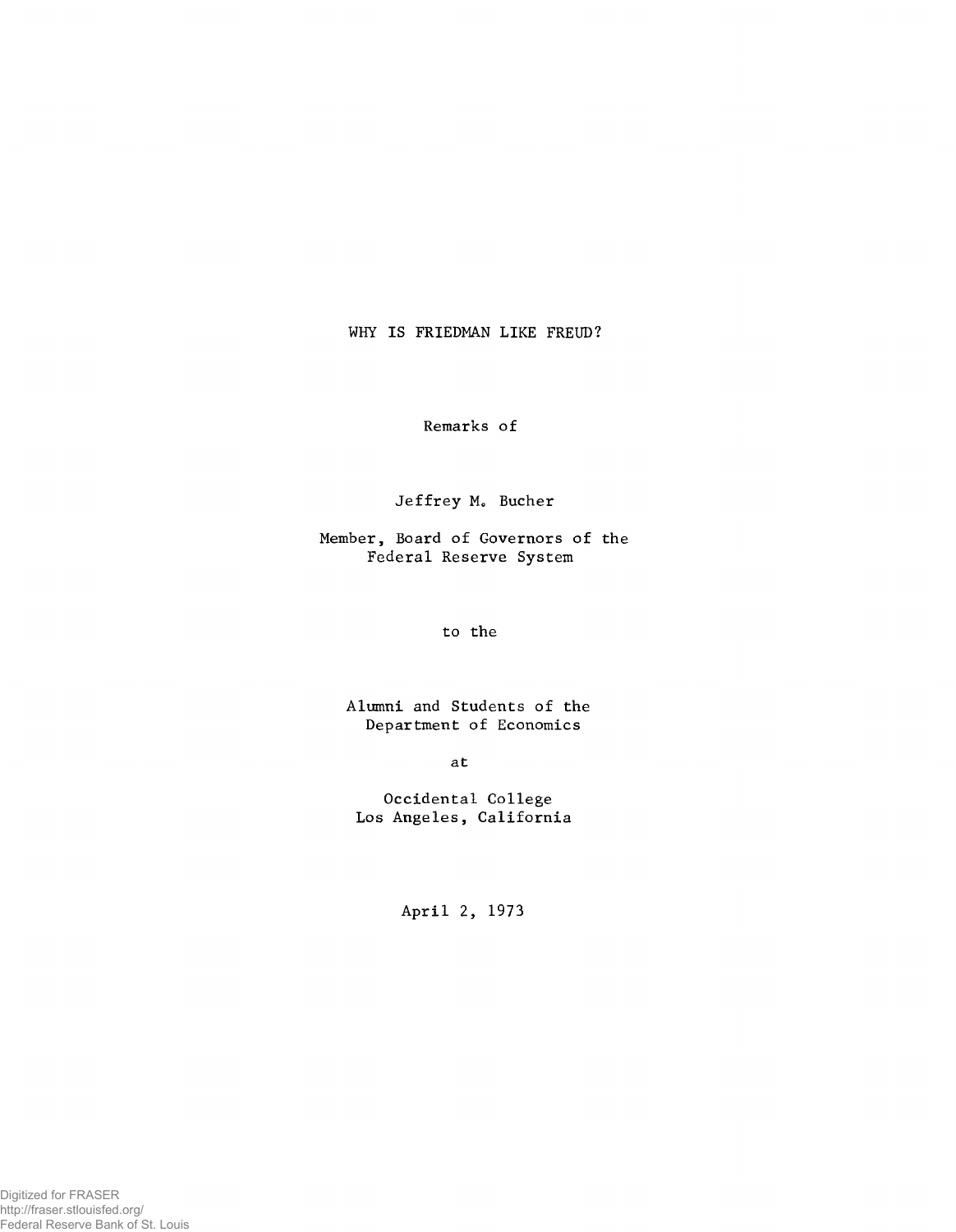## WHY IS FRIEDMAN LIKE FREUD?

**Lest anyone get the impression from the title of this talk that the minutes of the Federal Open Market Committee!s current meetings--which will be made public five years hence--are going to disclose that a radical change has occurred in the way the Committee assesses the monetary aggregates and their behavior, let me save you a long wait. I am not hinting that we are now subjecting information about the money supply to new judgmental values akin to Dr. Sigmund Freud1s examination and evaluation of human personalities. Nor will a search through these dusty records reveal that we have learned to make the economic world as predictably responsive to changes in the monetary aggregates as a young man's fancy to certain stimuli in the spring.**

**Unfortunately, we are still dealing with an area which, to most, is far from romantic--nevertheless there is a message in the heading I have given my remarks. In part, it is related to my days at Occidental College, where--in preparation, as it turned out, for a career in law, that led to a career in banking, that has now led to a career in bank regulation and monetary policy--I studied psychology. But, in returning to this campus, I hope that my remarks will demonstrate that a study of the ideas of Freud and his followers, Jung and Adler, may not have been a misspent youth. On the contrary, it may have alerted me to the possible dangers in certain ways of thinking and schools of thought. It also would**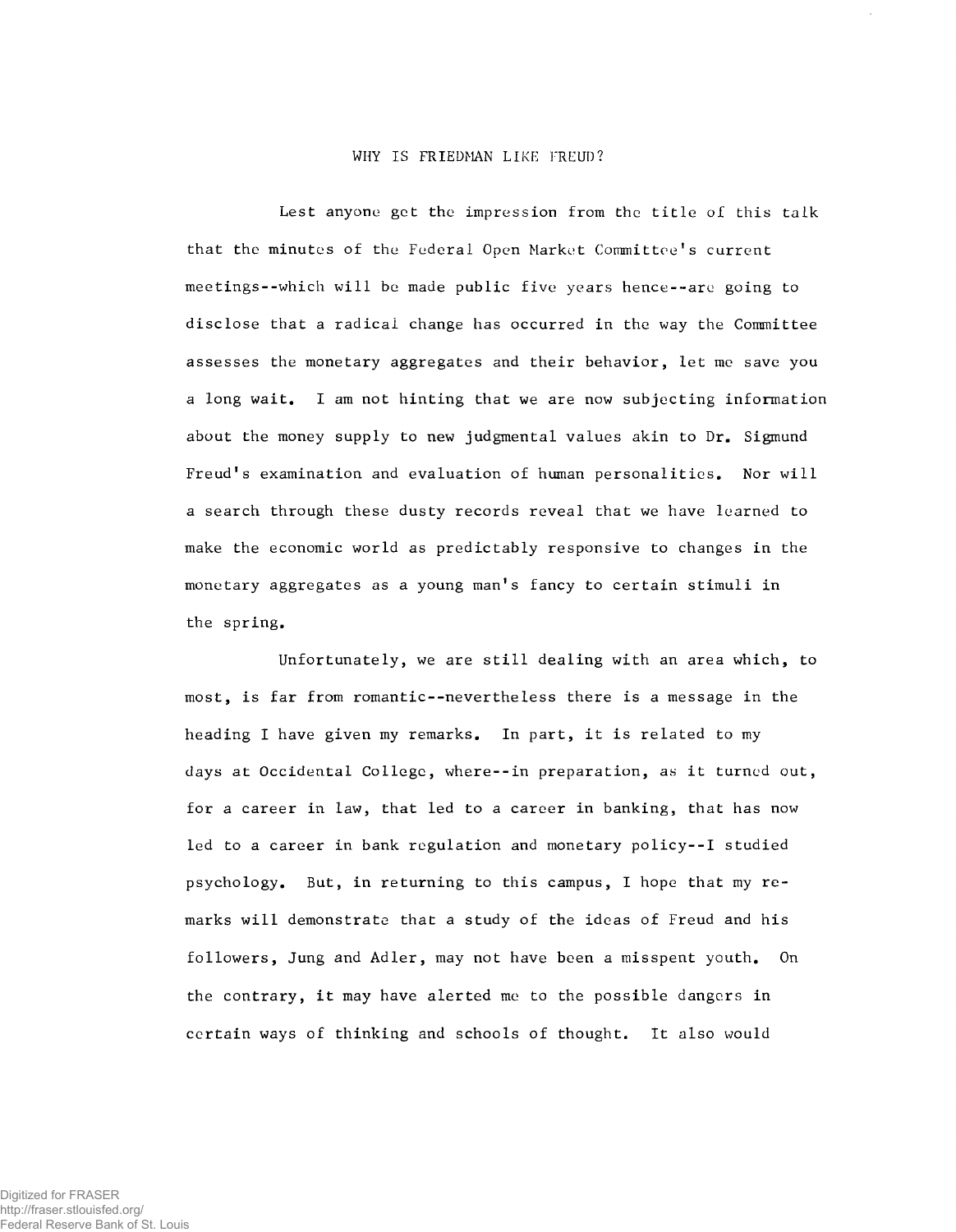**appear to me that pioneers in the field of psychiatry and psychology and their followers are not the only ones susceptible to the dangers I am to describe. Economists, writers, businessmen, and some people in government may well have fallen ill with the same malady.**

**The results of such thinking can be summed up in the exasperated comment attributed to Karl Marx, late in his life, that "I am not a Marxist."**

**If in fact the father of communism said this, he did not mean, of course, that he had abandoned his ideas. He meant that he had seen--already in his lifetime--among those who called themselves Marxists, what he regarded as serious distortions of his ideology.**

**What I hear and read from the proponents of the monetarist view of economics leads me to wonder if this theory is being strained beyond its reach.**

**This does not mean that I believe Dr. Milton Friedman is at all inclined to abandon the basis tenets of his theory as to the relationship between the rate of change in the supply of money and changes in economic activity. But I wonder because I know that when much of what is called Freudian thought is tested against an** in-depth view of Dr. Freud's theses, a great deal that passes for **Freudianism is doctrine more stringently held, more rigidly applied, less subtly understood, and far less tolerant of other theories, than Freud himself intended, or would have approved.**

- **2**-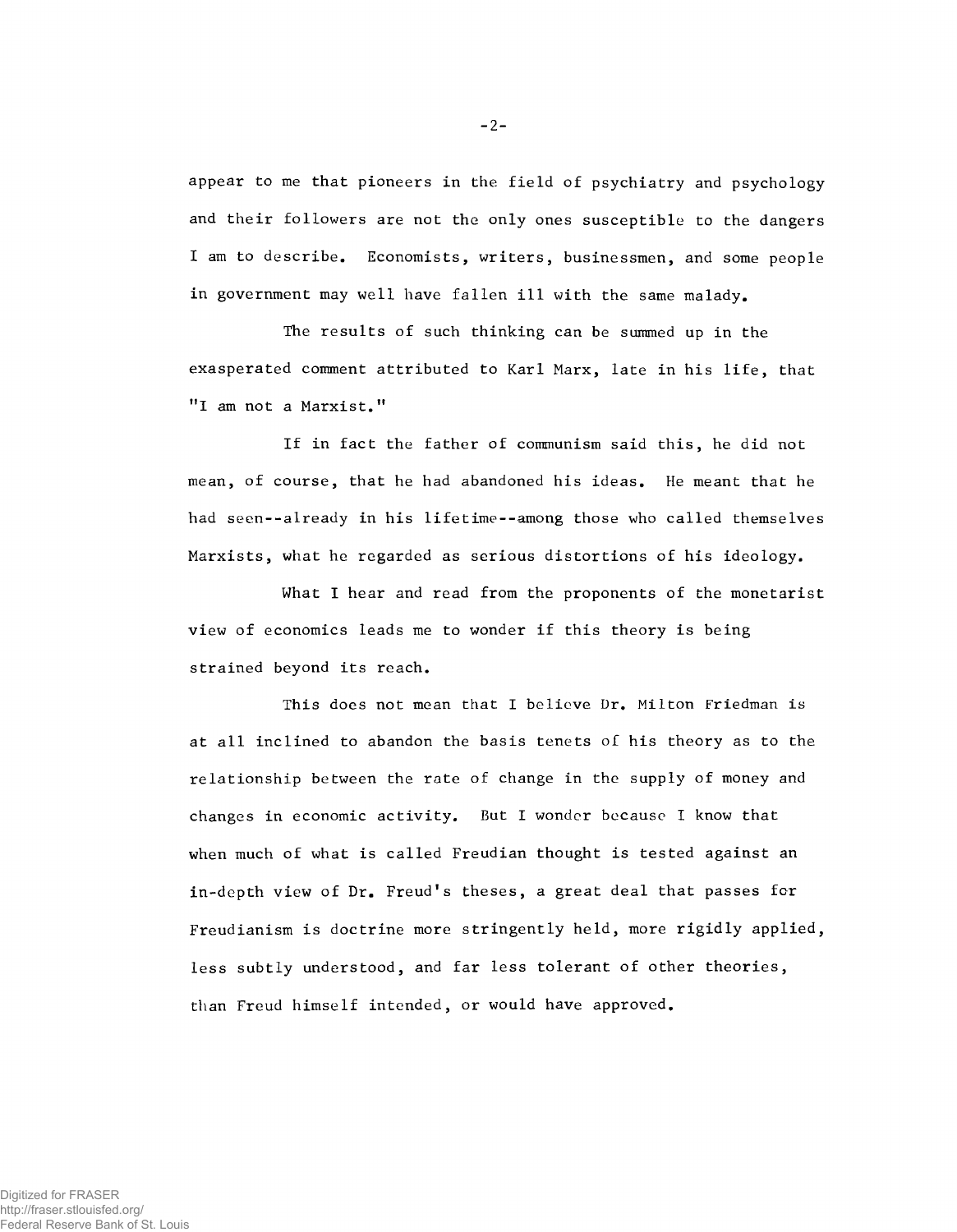Freud's doctrines made a contribution of fundamental **importance in the fields of psychology and psychiatry. However, far too often, his followers have seized upon some of Freudfs truths as the whole, and upon this inadequate foundation, they have erected a religion in place of the careful, modest, often tentative, qualified and always interacting total views of the man--very conscious of his fal1ibility--they idolize.**

**I am afraid that this is the fate of many original thinkers and it is this tendency to substitute dogma for careful thought that, I said earlier, can be very dangerous indeed.**

**It seems to me that monetarism also is in danger of becoming a religion patched together out of part truths. Like Freudianism, monetarism has made a valuable contribution to thinking in economics, perhaps a contribution of fundamental importance, although more time is needed to know for sure. However, it is certain that Dr. Friedman has focused a great deal of thinking on the supply side of the monetary ledger, dealing with the amount of funds that become available to the economy during a time sequence. The interaction of supply with demand affects the price of these funds in terms of interest rates and the complex of factors called 'market conditions1.**

## **Are the Aggregates Like Sex?**

Too many of those who have taken Dr. Friedman's ideas to **heart are doing what 1 regard as a disservice to the real present**

-3-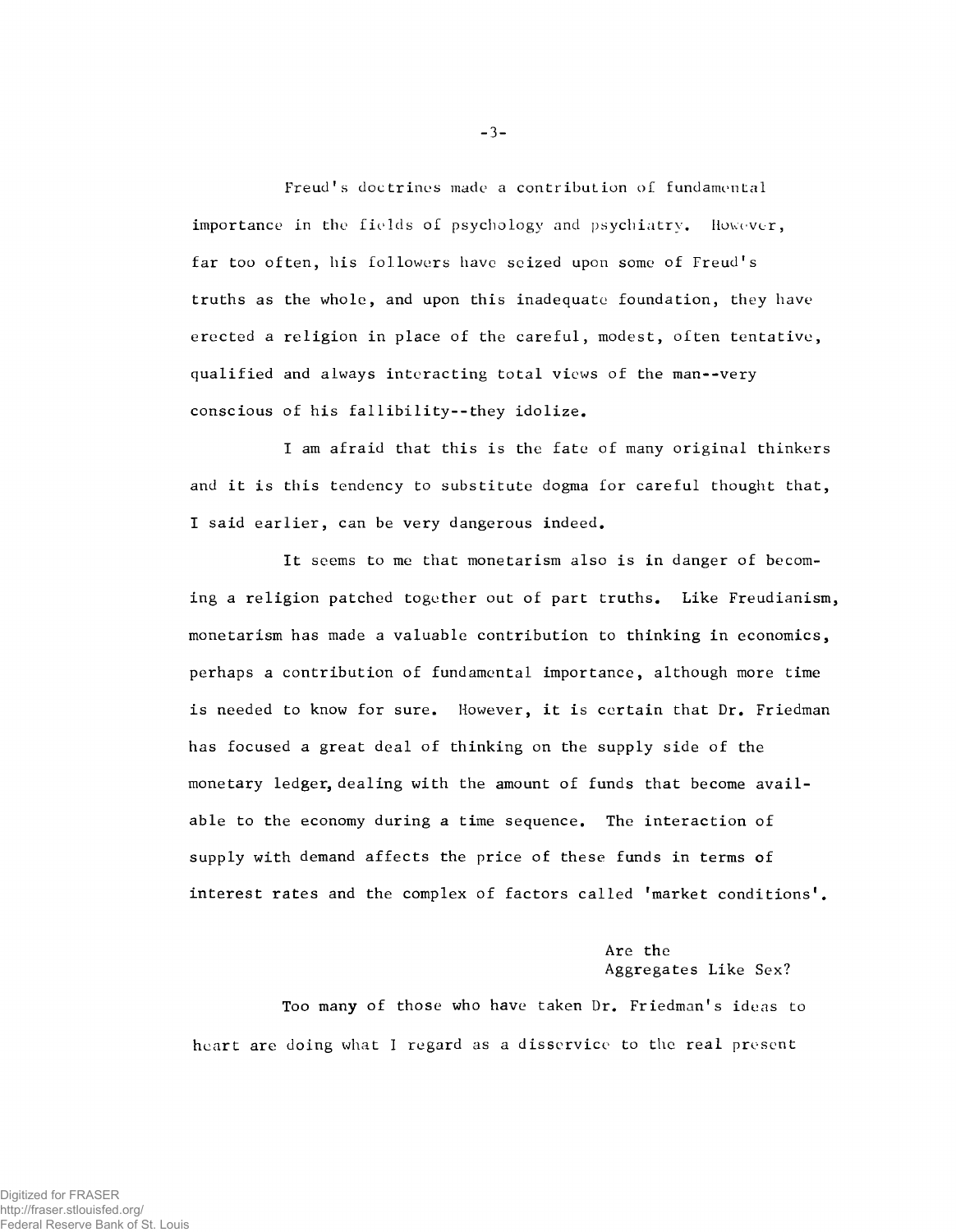**values, and future potential, of monetarist thought. Very much as the students of Freud permitted--or encouraged--the idea to develop that Freudianism was a Pandora\*s box of sex drives, sex repressions and sex manifestations--obscuring the deeper, more complex and** broader implications of Freud's life work--so, it seems to me, **monetarists are treating the aggregates.**

**There is an amazingly popular monetarist view--perhaps it should be called monetarist fundamentalism--that a steady supply of money fed into the economy at a given rate will cure our main economic ills, and promise steady growth of the economy. This mistreats the aggregates as the be-all and end-all of economics, as sex is mistreated as the be-all and end-all of human behavior.**

**Perhaps some such simple dogmatism was necessary to get the attention of those who held a fixated view that the objectives of monetary policy could--indeed, should--be sought only by affecting interest rates and credit market conditions, without concern as to the necessary supply of money. The Federal Reserve has always had some concern with the role of the supply of money in monetary policy, but the degree of emphasis has varied over time. Recently, monetary aggregates have been given increased emphasis. You need only look at any directive of the Federal Open Market Committee of the Federal Reserve System to see that full attention has for some time been given to stating monetary policy goals in terms of money supply as**

-4-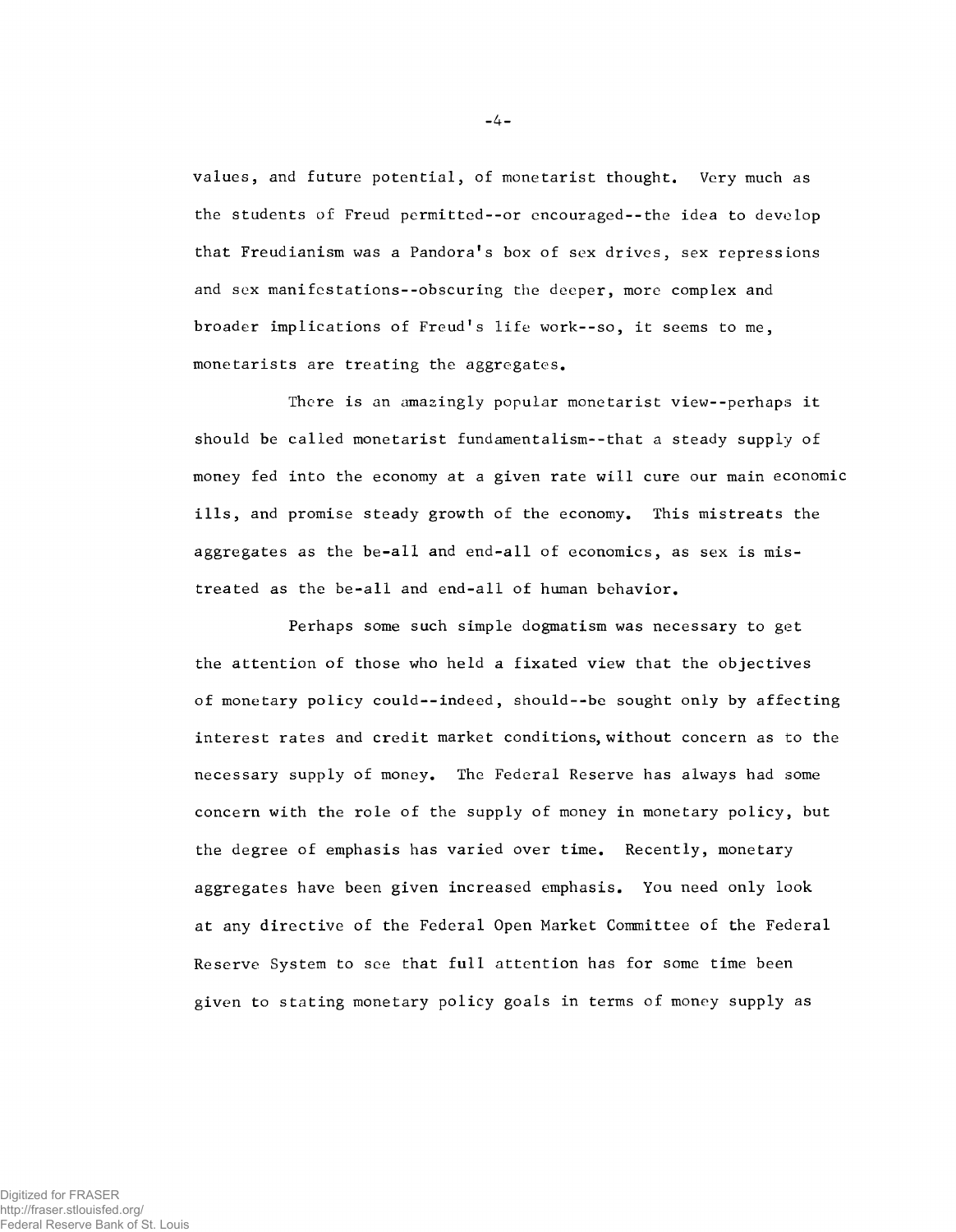**well as market conditions. These periodic directives to the Manager of the Open Market Account now typically read:**

> **To implement...(the Committee1s goals)...the Committee seeks to achieve bank reserve and money market conditions that will support (slower, greater, etc.) growth in the monetary aggregates...**

**So let me respond to all those cards and letters telling us that a new millenium is born in economics. We see the new star. We know it is there. We are watching it. We consider it an important star. To a substantial degree we are guided by it. But we do not regard the monetary aggregates as the only important star in the firmament.**

**This is to say that I believe there is little, if any, tendency at the Federal Reserve Board to mistake the monetarist view of economic behavior as a viable substitute for the whole of economic thought.**

**Nor, let me add, can there be many who are engaged in the day-to-day struggle that the monetary policy maker must accept to try and make theory fit real life--who believe that the monetarist prescription of a smooth optimum curve of supplied money can be** implemented anywhere outside the cool recesses of the scholar's **study. The Federal Reserve operates in and for a real world. It is a world that could not--and, in my view, should not--be brought to accept a serious economic upset such as, say, a liquidity crisis and**

-5-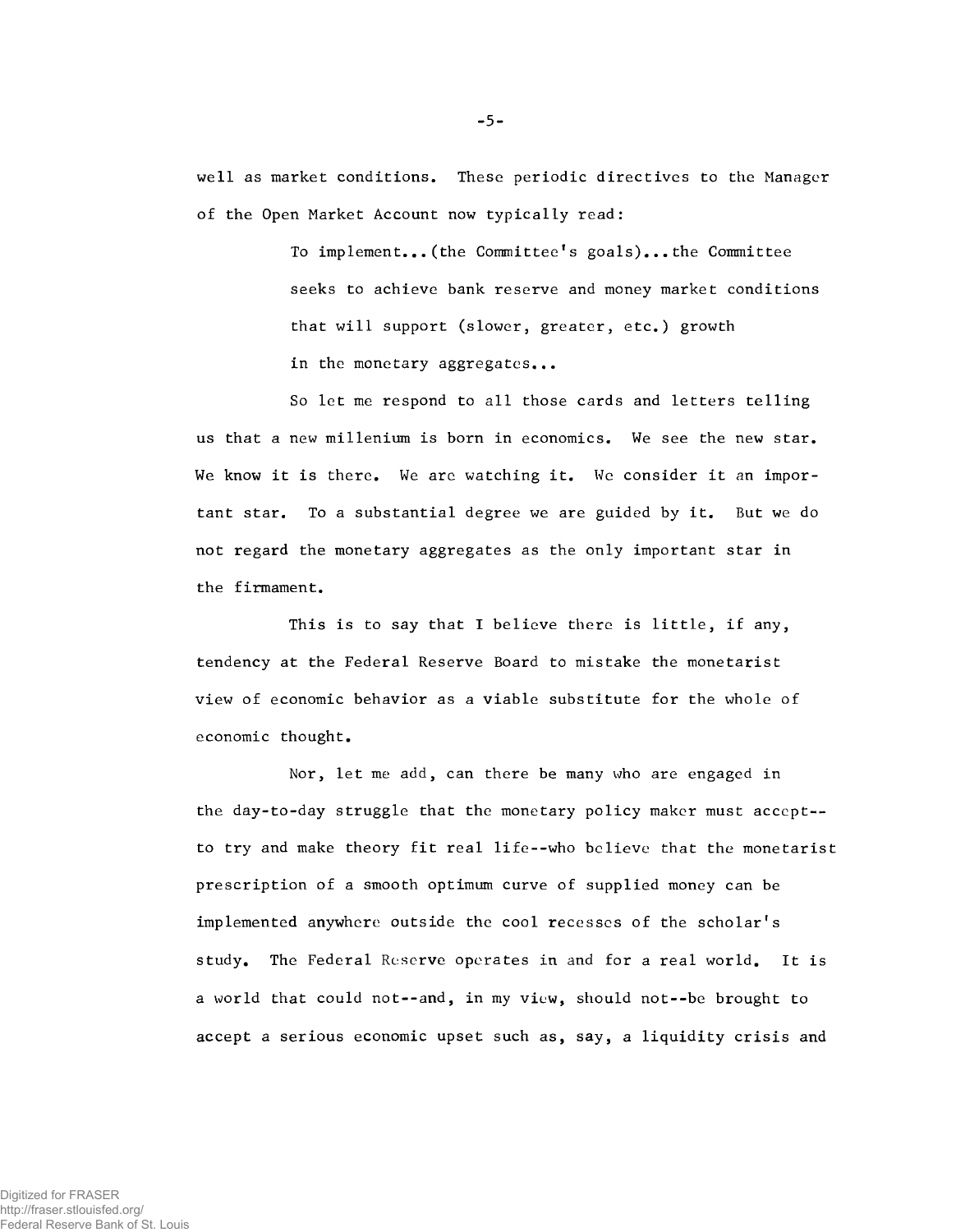**its entailed output and employment crises, as the price of getting on to an optimum money supply curve. This, in my view, would be so, even in the face of strong evidence that such an ideal flow of** new money would result in a highly desirable, smooth and non-inflationary optimum growth curve.

**But that is by no means all. On the contrary, there is in fact no evidence that should the monetary authority close its eyes, stop its ears, grit its teeth and--abdicating real world monetary policy functions--instruct its Open Market Manager to keep letting new money into the economy at a pre-ordained rate, an optimum and non-inflationary economic growth curve would result.**

**This is no more realistic, in my judgment, than is the notion--torn from the body of Freud\*s thinking--that if we can learn enough about the origins of sex drives and their management, we can produce thereby a whole and serene human personality. Both propositions appear to me to be false for the same reason. That is, many factors are at work that cannot be reached by a single-minded prescription.**

**In the case of monetary policy, the central fact is that the Federal Reserve cannot alone determine the economic climate. The Federal Reserve cannot control fiscal policy--stimulative, restrictive or neutral spending and taxing policy--which is totally in the hands of the Congress and the White House. The effects of**

-6-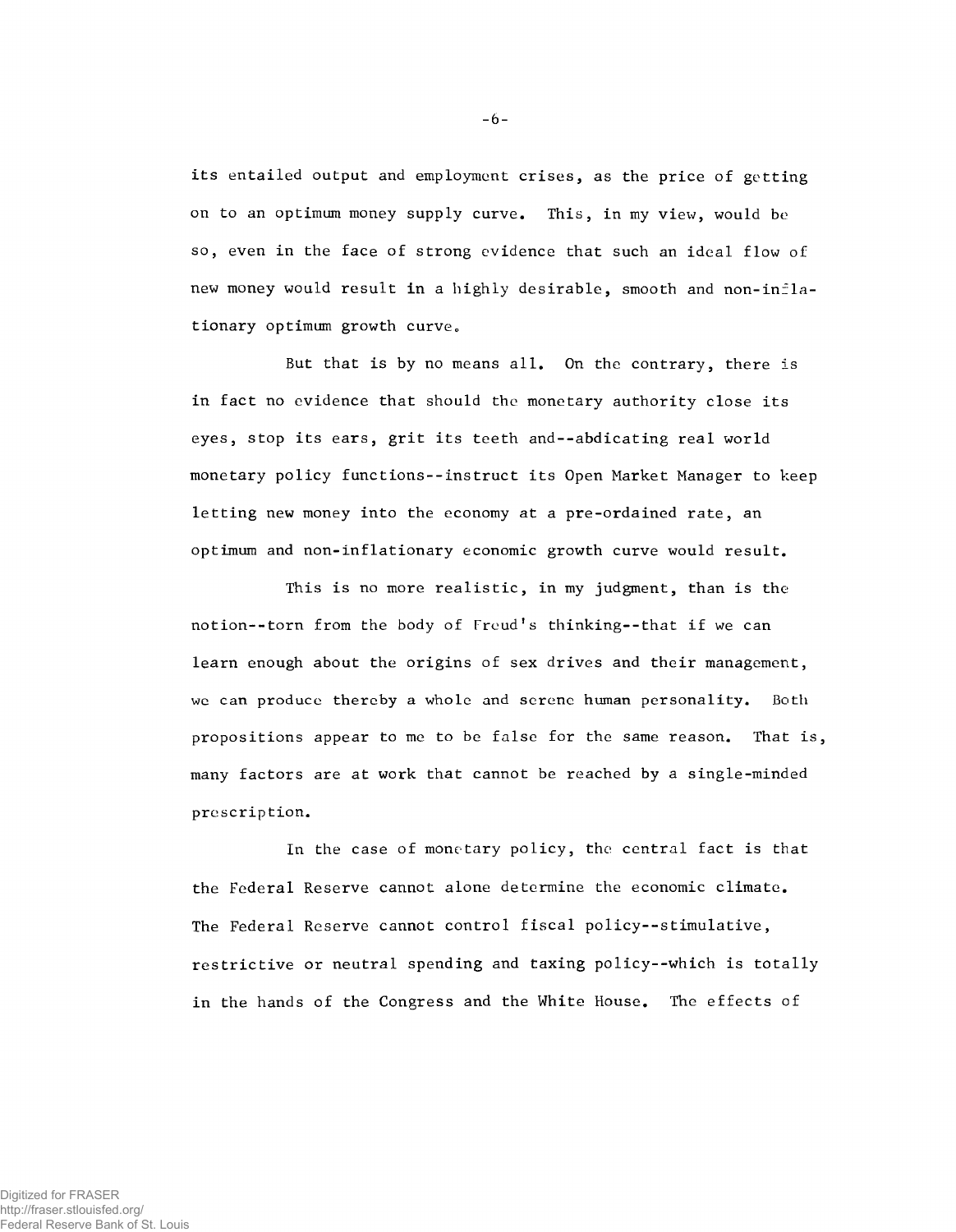**fiscal policy can at any time overwhelm the efforts of monetary policy. And fiscal policy responds chiefly to non-economic stimuli.**

**A number of other factors external to the powers of the monetary authority can also overwhelm, or at the very least, severely affect, monetary policy actions. Among these are changes in the propensities of people to spend or to save. The public may prefer to invest new money in savings accounts where it is used slowly, rather than to spend it rapidly on goods and services, thereby quickly affecting inventories, new orders, output and employment. Or, even when the monetary authority is in a restrictive posture, the public may become more aggressive spenders, thereby overheating an economy already working at near capacity. The effects of such action would, of course, be damaging upon the interest rate structure, the price structure, productivity, and international movements of money. Business too can go on a capital spending spree, or snap the business purse shut, and either of these actions may be at odds with monetary policy and offset its effects.**

**It is not only the fact that the Federal Reserve cannot ignore, and may find itself unable to control, such developments through monetary policy. It is also the fact that the Federal Reserve must observe, be alert to, make judgments about such developments, and take appropriate action.**

**We have neither the information nor the wisdom to insist that the Federal Reserve, and the Federal Reserve alone, knows what**

-7-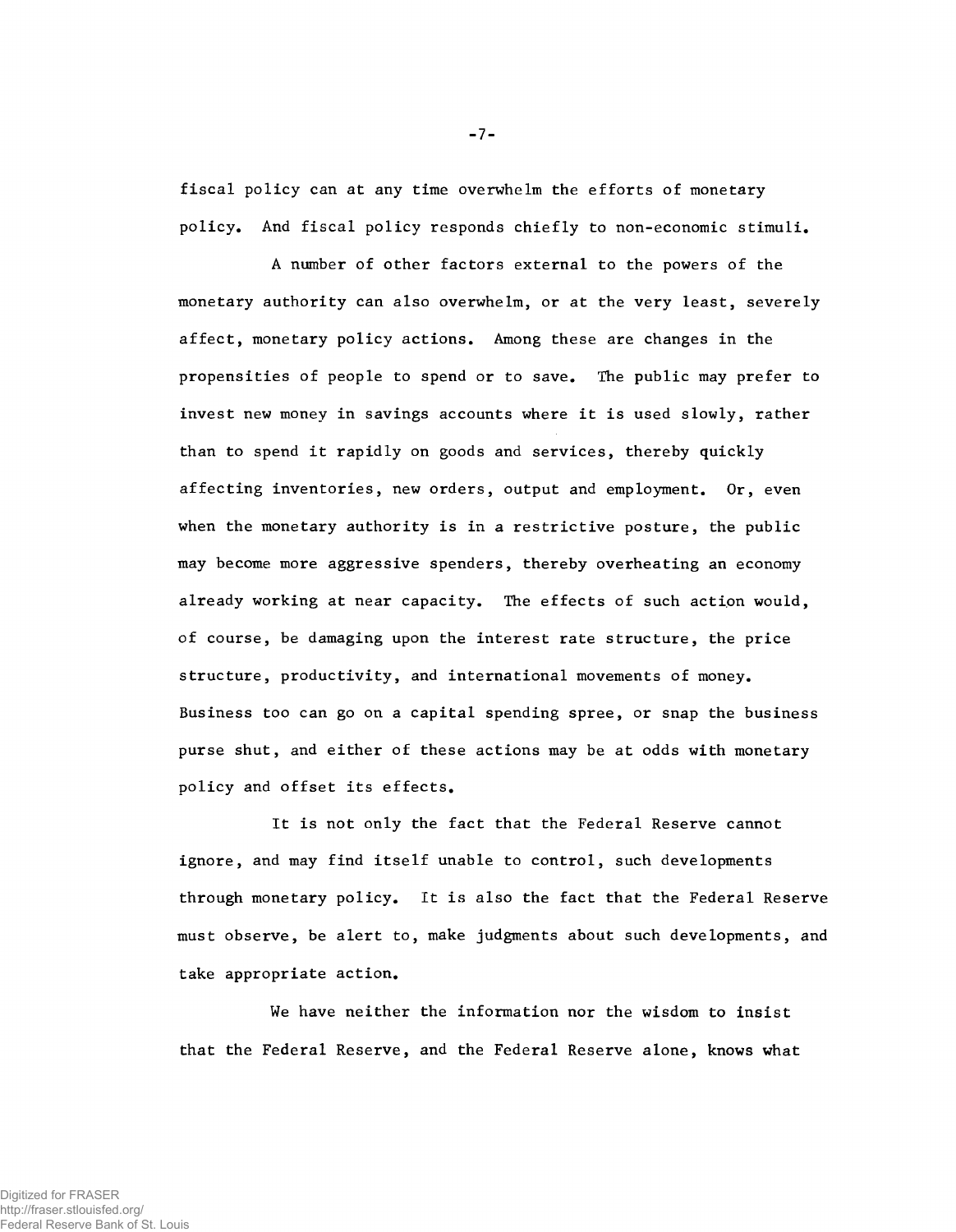is best. That it has set its course and will not change no matter **what. Or that the Congress and the President elected by the people, to say nothing of the judgments or desires of businesses and families as to how to use funds available to them, must all take second place to our judgment as to what is best for the economy.**

## **The Experiment**

**Let me come now to some aspects of current monetary policy and the techniques being used to effect it. I hope the foregoing remarks may be useful backgound for this concluding section of my talk.**

**I want to emphasize that I will be talking about a technical device for achieving the goals of monetary policy--for improving our aim. In setting monetary policy we set up objectives in the context of what we see happening in the economy and what we see coming. We set these financial objectives, I should emphasize, in the knowledge that monetary policy actions take effect with a rather extensive lag of at least three to six months and perhaps out to a year or more. It takes some time for changes in liquidity conditions to work themselves through the economy, and they reach some parts of the economy with greater or lesser degrees of delay.**

**As the evidence of this piles up in our computers, we are more and more keenly aware that while we cannot ignore the current scene and while our actionswill havesome .**

-8-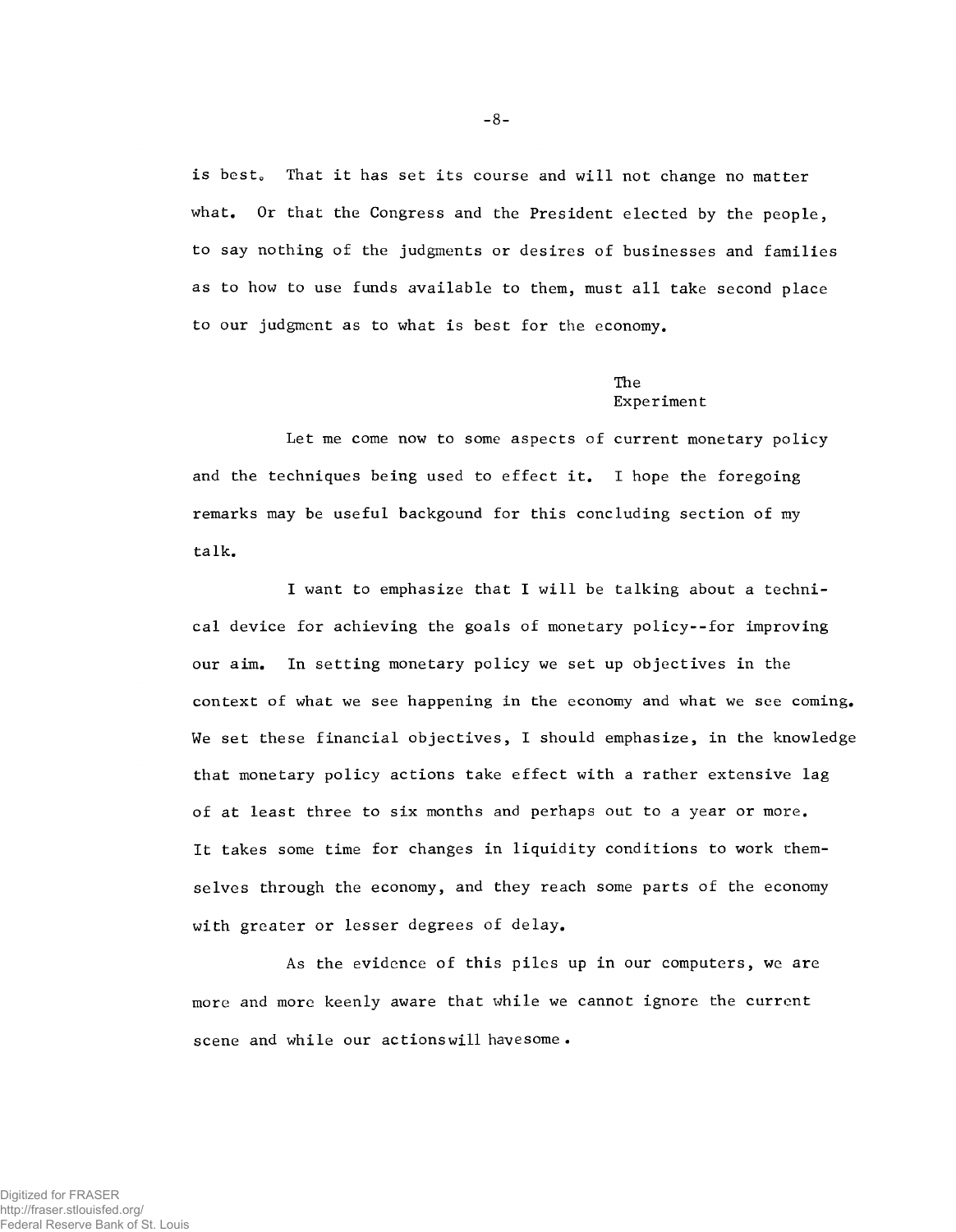**effects on the short run situation, we are in fact making monetary policy in an economic continuum in which current policy continued for, say, as much as three to six months will have lagged effects of restraint or ease in the future. Thus, with our sword raised to slay the dragon of inflation, we must be aware that restraint--or, to take the opposite case, ease-applied today may have relatively less effect upon very near term conditions than upon conditions nine months, a year, or more ahead.**

**The implications of this policy making problem are many. They involve, among others, the fact that in real world conditions we cannot appear to be supplying more funds than the need to fight off present and evident inflationary trends suggests, or negatively affecting money supply and bank deposits or credit when the economy clearly needs to be stimulated. All this, however, concerns what target to select at any given time. The knowledge that the financial goals we choose will have effects far into the future is, at least, an argument for being as accurate as possible in hitting them. If you are worried that restraining actions today may result later in more restraint than you want, or that today's ease is inflationary tinder for the future, you certainly do not want to over-restrain, or overease today.**

**Just over a year ago, the FOMC adopted a revised technique, designed to give the Federal Reserve more accurate control of the monetary aggregates. This has become known as the RPD technique,**

-9-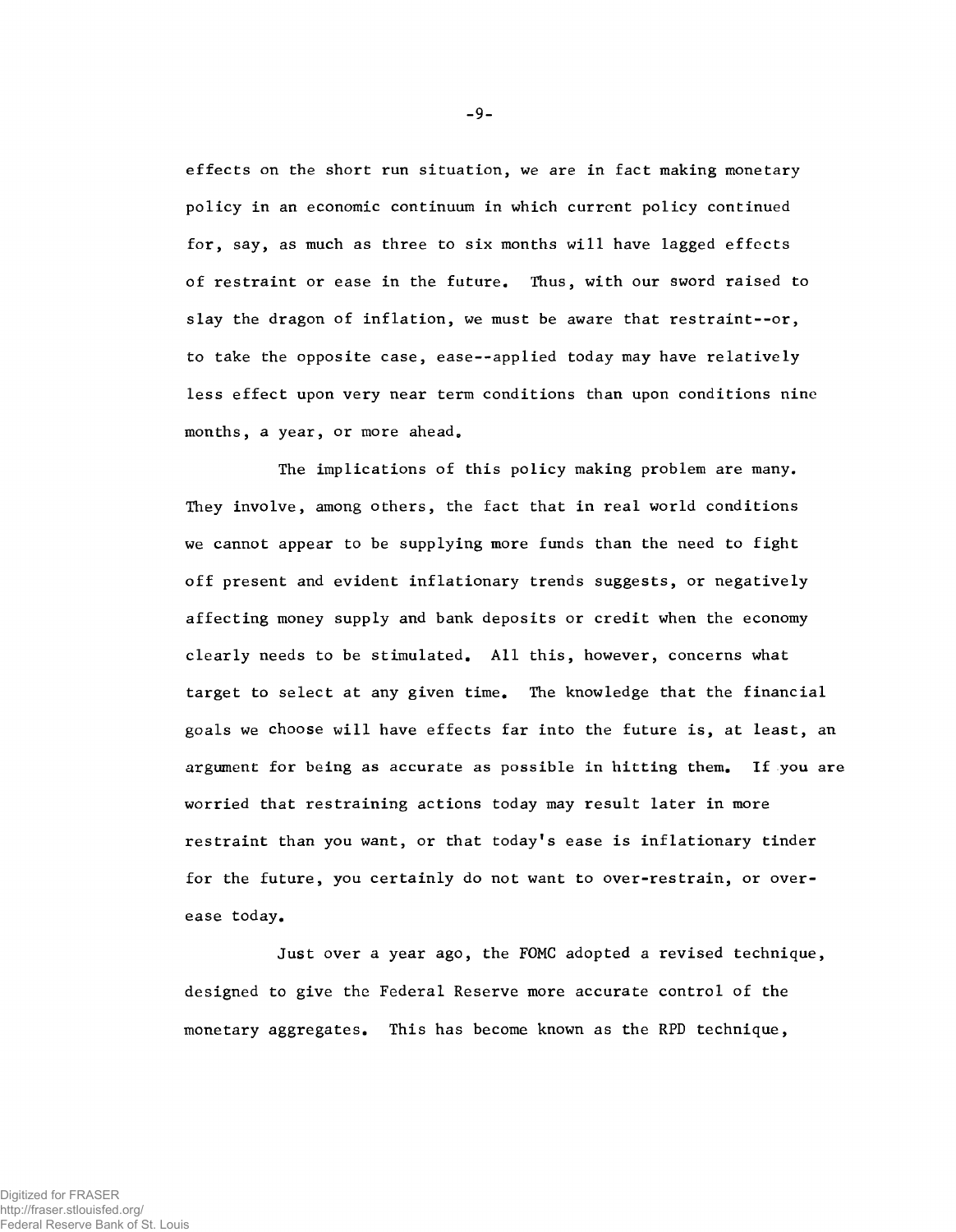**standing for Reserves Available to Support Private Deposits. As Chairman Arthur F. Burns explained shortly after this new technique was put experimentally into effect, the object was to try to get a better "handle" on the problem of controlling the aggregates.**

**It is not a neat, clean, reproducible laboratory experiment. It takes place in the hurly-burly of the market place. There have been recent times when interest rate patterns seemed to be of such commanding importance that some thought we had abandoned the RPD experiment, and with it our interest in the aggregates, and had gone back to a fixation on money market conditions. Also, there have been outbursts of growth in the aggregates--for instance in July and December of last year— which convinced some that we must abandon the experiment because it was not working.**

**The fact is that the experiment is alive and well. Given the very bumpy year in which it has existed, we have seen nothing thus far to suggest that it should be abandoned. The past year has seen accelerating economic growth at home, leading to almost explosive growth conditions early in this year. There have been waves of speculative attack on the international monetary system that have at times given extraordinary prominence to our interest rate pattern, and that required close attention to money market conditions to cushion the effects at home. This has taken place at a time of winding down of our war effort and, finally, of major budget policy changes.**

-10-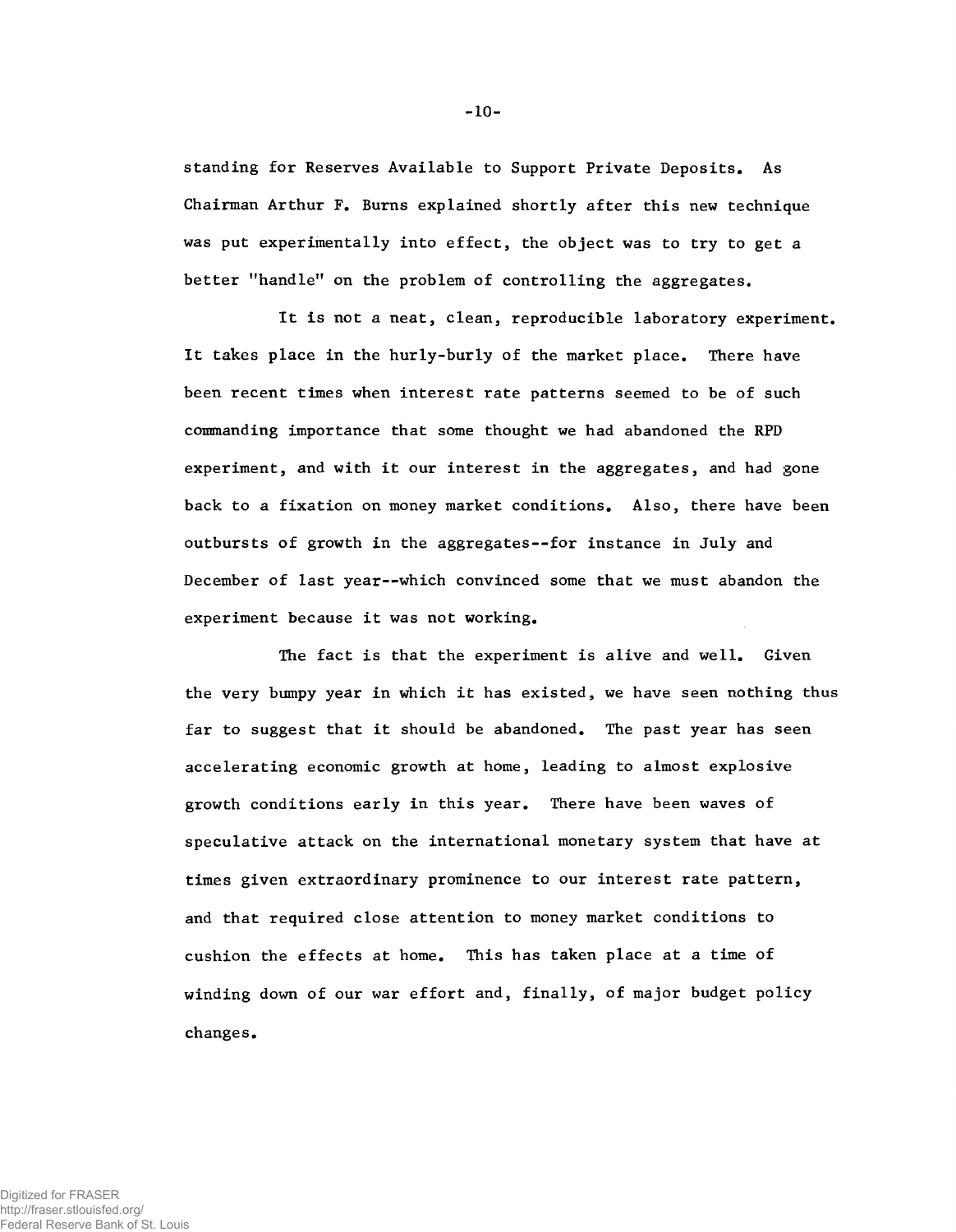**Given all these real world pressures, I think that the Federal Reserve can take some pride in the fact that, with the RPD technique in use at a time of unusual stresses and uncertainties, the money supply has increased near to, but somewhat less than, real economic growth. That is, we have financed real growth and not more. That of course, in view of lagged effects, leaves the question whether we should have done less or more at any particular time, but that, again, is a matter of what is the right target, not how to hit it. It is encouraging that after the massive bulge in the money supply in December of 1972, we were able to balance matters with a month of no money supply growth in January, only about 3 per cent in February and probably--as best as can be judged from now available data--no sizable gain this month.**

**More time is of course needed before it can be said that the RPD device has fully proved itself. In line with this, let me enter at this point a cautionary note. The RPD device cannot be used mechanically, any more than an aggregates target can be used mechanically. Demand for money is volatile over shortperiods. It takes at least three to six months to tell what the basic trend of the money supply is. All our studies at the Federal Reserve show that short-run changes in money--weekly, monthly or even bi-monthly-** have little, if any, significance.

**So the intense interest shown by many financial writers,** and some economists, in such short term changes, is misleading.

-11-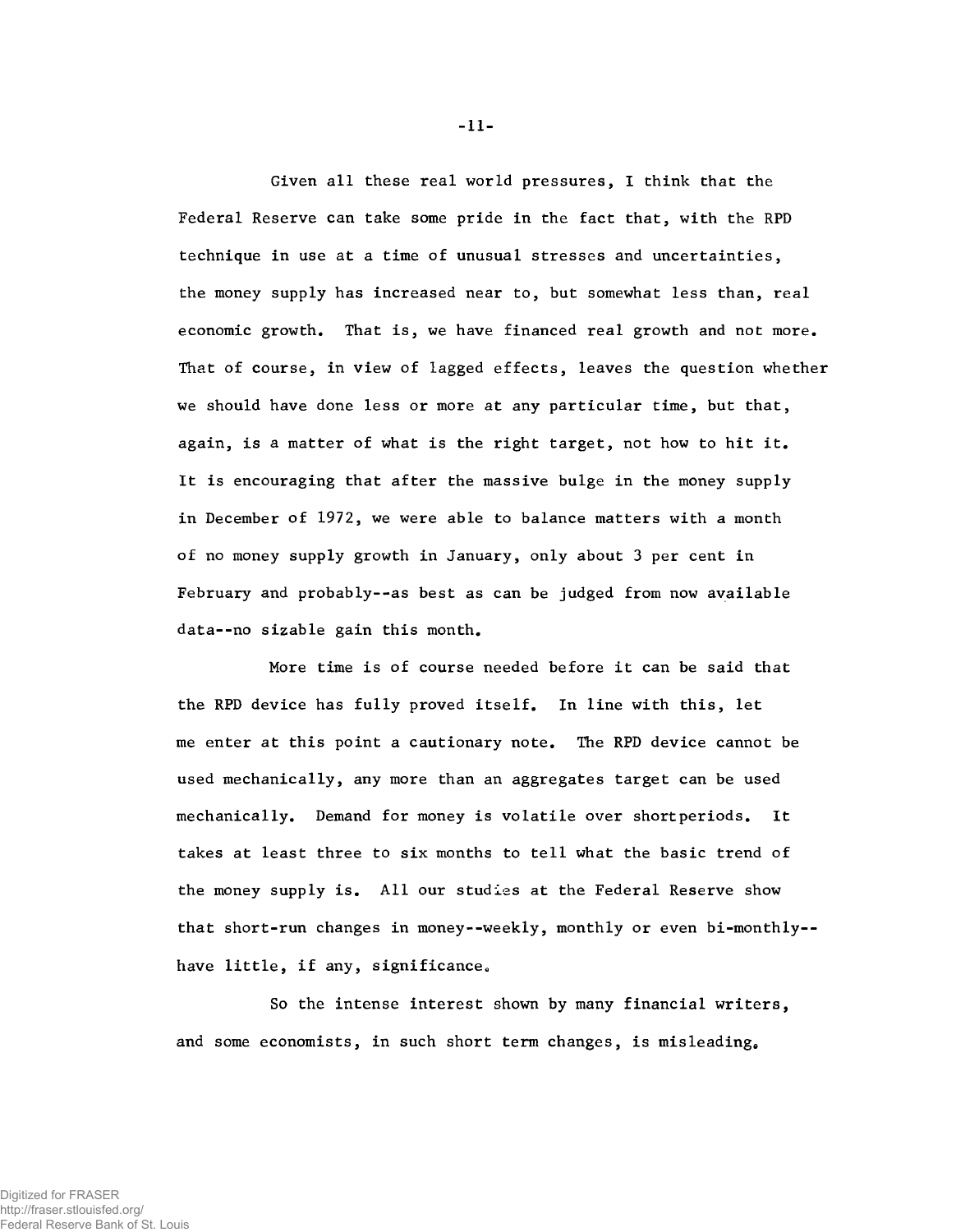**They should keep their eye much more on the three-month, six-month and one-year changes published weekly by the Federal Reserve.**

**We have been asked over the past year if evidence of considerable focus at times on money market conditions does not show that we are reverting to old pre-aggregates form. One part of the answer is that the very existence of the RPD technique has helped to avoid this because it focuses the attention of the System Account Manager--who carries out our open market operations--on reserves.**

**These reserves, as I have already indicated, are not an end in themselves. Nor, for that matter, are money market conditions. The reserves in RPD include reserves behind all types of deposits- including savings deposits and large negotiable certificates of deposit, except for interbank and government deposits. Thus, RPD is a wide-spectrum tool.**

**A focus on RPD is a help in confronting the problem that increases in the reserve base may support chiefly one or another type of deposit, depending upon public preferences as to the form in which people or businesses wish to maintain their liquidity. For example, if increased reserves support mainly types of deposits that require relatively small amounts of reserves--deposits in small** banks, certificates of deposits, Eurodollars, or passbook savings **deposits--there would automatically be a bigger multiplier effect**

-12-

**<sup>1/</sup> In the weekly statistical release titled "Weekly Summary of Banking and Credit Measures," numbered H.9.**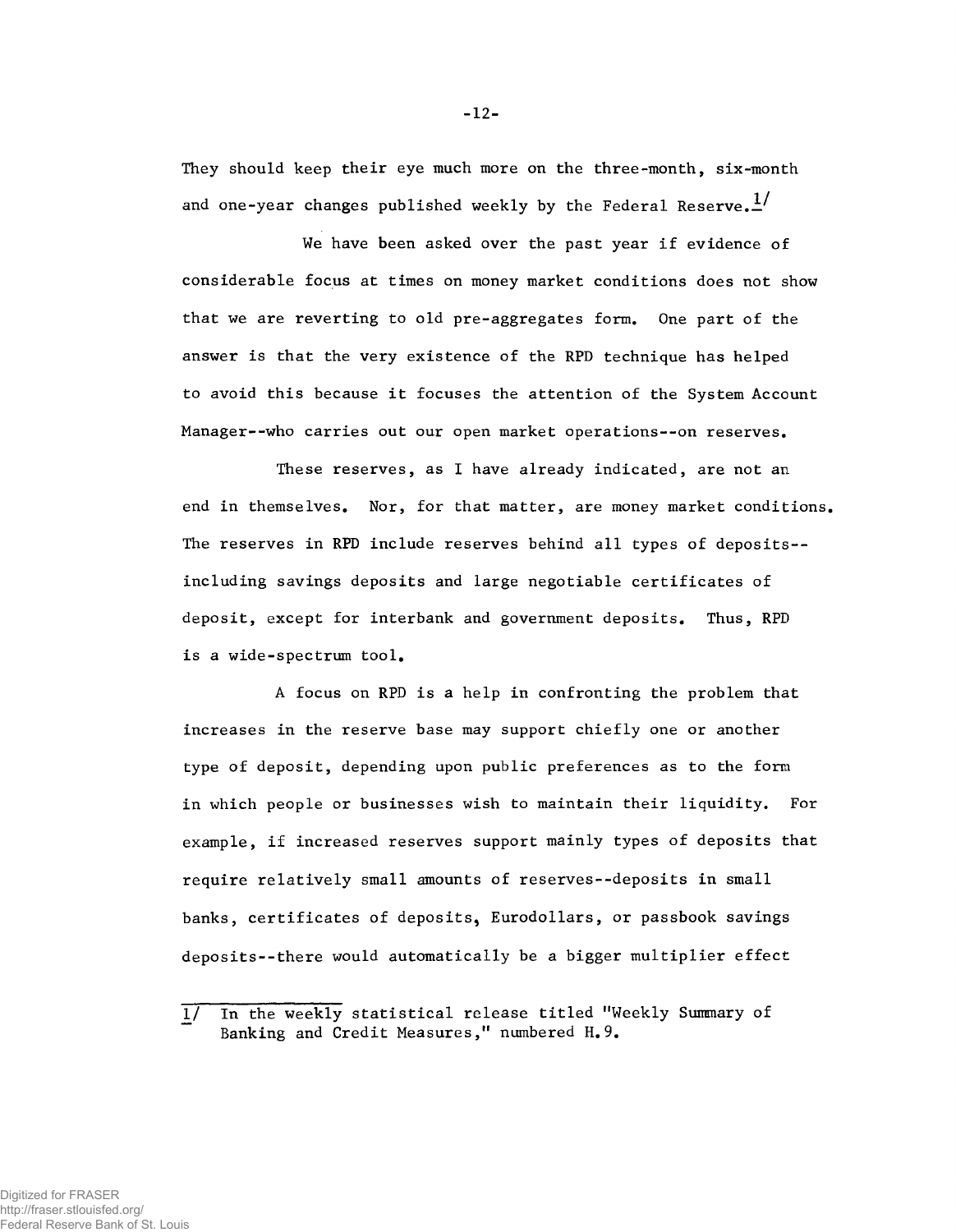**upon the total amount of deposits that will be supported by a given** amount of supplied reserves. This sets up a trade-off among M<sub>1</sub> and other definitions of money and bank credit, in which, while M<sub>1</sub> may **be growing only slowly, broader money supplies and bank credit may expand more rapidly.**

**Problems raised by shifts in the forms in which the public holds liquidity, as well as shifting propensities to save or to spend, merely highlight the distinction that should be made between technical problems and policy problems. To the degree that monetary policy wishes to control monetary aggregates, it is a technical problem to decide how best this might be done.**

**In this light, the experiment with RPD can be viewed as a technical experiment. But it is a policy problem to decide how accommodative--or not--to be in the face of shifts in the demand for money, shifts in fiscal policy and changes in a number of other external forces that continually confront monetary policy makers. A technical experiment cannot make those policy choices for us, although we must have the technical basis for implementing our decisions. But making decisions as to desirable long-run growth rates in monetary aggregates or desirable effects upon credit markets is the most important part of policy making. We have no illusions that RPD will do this job for us. However, we have high hopes that it will be a genuine help to us in carrying out policy more accurately.**